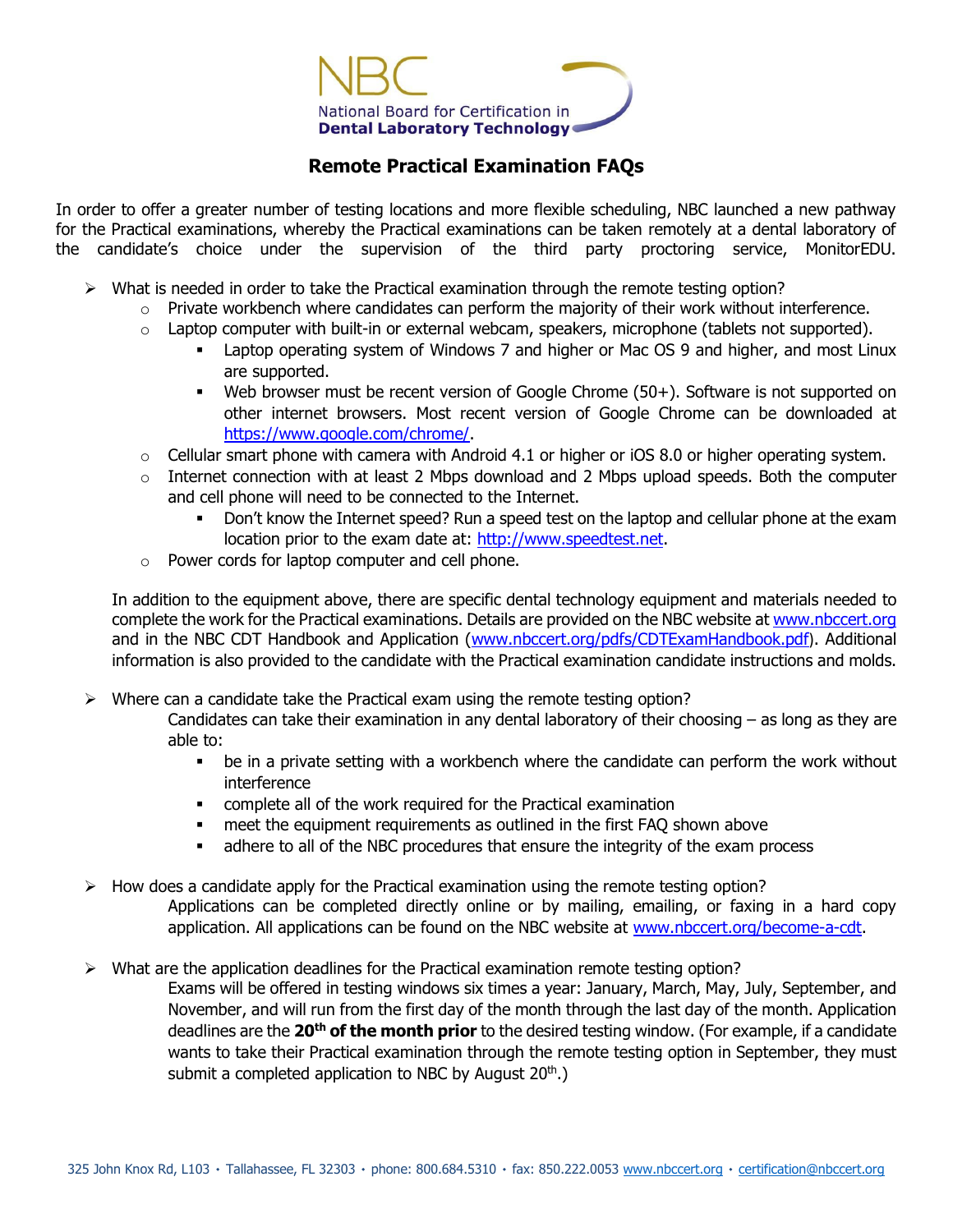$\triangleright$  How long does a candidate have to complete the Practical examination through the remote testing option once the application has been approved by NBC?

Candidates must complete the Practical examination through the remote testing option within 30 days once they have been approved by NBC to test. Testing windows run from the first day of the month through the last day of the month. For example, if a candidate is approved to take the Practical examination through the remote testing option in September, they must complete their Practical examination by September 30<sup>th</sup>.

- $\triangleright$  How much does it cost to take the Practical examination through the remote testing option?
	- The Practical examination through the remote testing option is the same as the group testing option and is currently **\$595**.
- $\triangleright$  Are there any restrictions on the time of day to take the Practical examination through the remote testing option?

Candidates can take their Practical examination on any day during their testing window as permitted by the laboratory; however, candidates must start their examination between **8:00 am – 12:00 pm EST and 3:00 pm – 7:00 pm EST.** There may be certain dates where testing will not be available throughout the year due to holidays, training, closures, etc. Candidates impacted by these dates will be notified in their candidate letters.

- $\triangleright$  What happens if the Practical examination is not completed during the approved testing window? If a candidate does not complete their Practical exam within their approved testing window, they will forfeit all fees paid to NBC and must re-apply to complete the exam. Additionally, all NBC materials must be returned to NBC before candidates will be allowed to reschedule. No refunds will be given.
- $\triangleright$  What happens if a candidate needs to reschedule their testing window? Is there a fee to reschedule? Candidates may reschedule their Practical examination through the remote testing option with no penalty as long as they do so prior to the application deadline. If a candidate wishes to reschedule their examination after the application deadline, a fee of \$200 will be assessed at the time of reschedule. Additionally, all NBC materials must be returned to NBC before candidates will be allowed to reschedule.
- $\triangleright$  When do candidates receive the Practical examination candidate instructions and molds?

After the application deadline has passed, NBC will ship candidate Practical examination candidate instructions and molds to the candidate via UPS. Depending on the candidate location, it will take two to five business days to receive these materials; however, all candidates should receive their NBC materials prior to the first day of their approved testing window. Candidates will receive an email from NBC when materials have shipped.

- $\triangleright$  Can the Practical examination be split up over multiple days/logins? No. Once a candidate begins the Practical examination, they must complete the examination in one single sitting. Candidates have up to 5 and ¼ hours to finish their Practical examination.
- $\triangleright$  How will the Practical examination work be graded?

Once the candidate work is completed, the remote proctor will provide specific instructions on packaging the work and shipping it back to NBC using the provided NBC shipping label. **NOTE:** Candidates must include any articulator that was used to complete their work in the package back to NBC in order to appropriately have their work evaluated. Candidate work will be evaluated by three NBC Examiners in accordance with the process outlined in the NBC CDT Handbook and Application ([www.nbccert.org/pdfs/CDTExamHandbook.pdf](http://www.nbccert.org/pdfs/CDTExamHandbook.pdf)). Examiners will use their professional judgment when grading examinations and may deduct points for any aspect of the examination which has been specified for grading when they find it to be aesthetically, anatomically or functionally incorrect.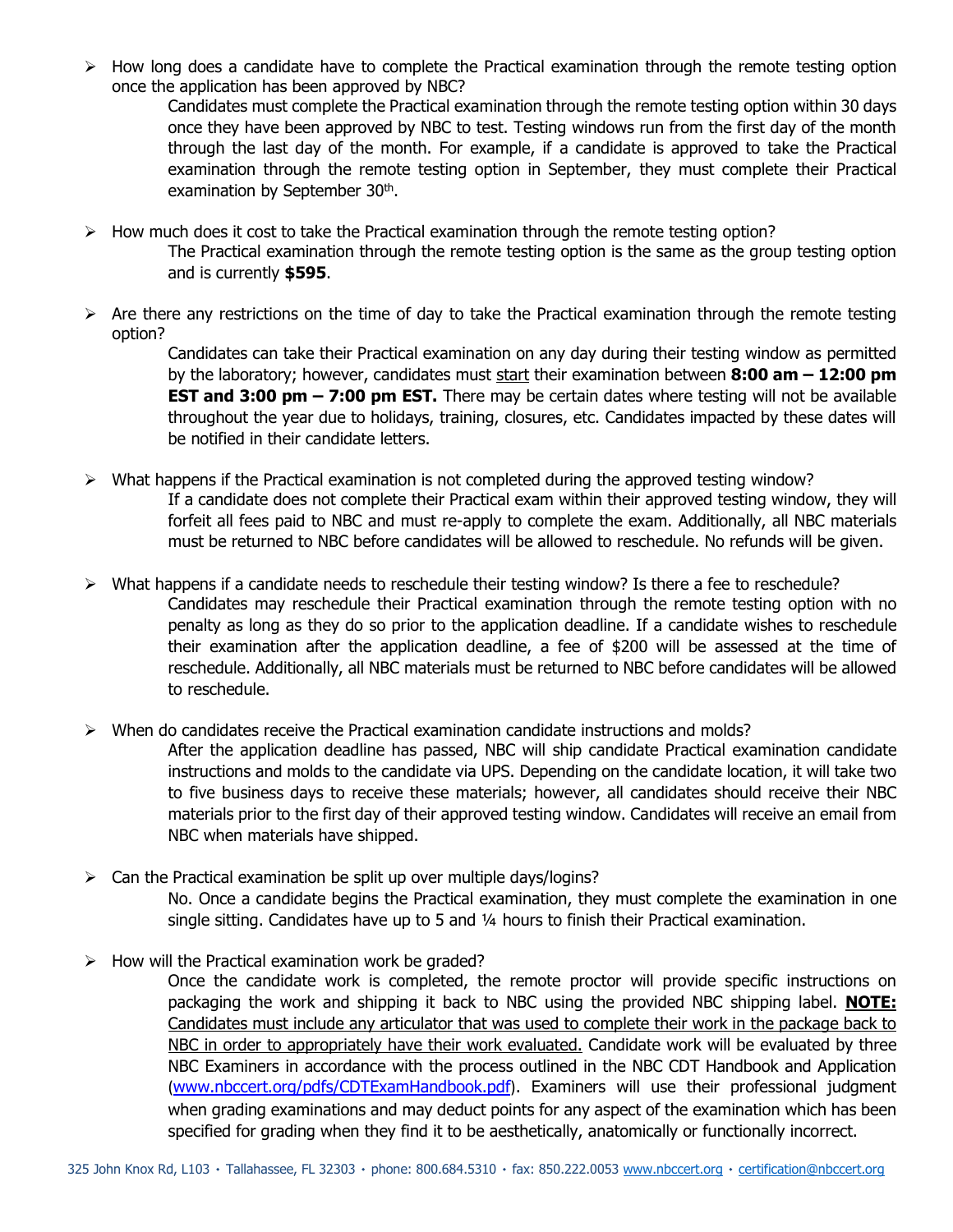Each examination is divided into "subtests" representing the different types of skills that are being tested. Each candidate must achieve a passing grade in each of these "subtest" areas during the same examination administration to pass the Practical examination. Examination work from any section of the examination is not to be reused from previous examinations. NBC has the right to mark candidate work during grading to indicate the work has already been examined by NBC to ensure it is not reused.

 $\triangleright$  Do candidates have to supply their own articulator?

NBC has an articulator rental program. NBC will charge a \$100.00 non-refundable rental fee for the articulator(s) and up to four mounting plates (if needed). Candidates will be required to ship the articulators back with their examination work. Please note that NBC has a limited number of articulators available for rent, so their use cannot be guaranteed. Candidates will need to select the rental option on their application and articulator(s) will be rented on a first-come, first serve basis. If an articulator is not available in the candidate's desired testing window, they will be notified and be offered the option of using their own articulator(s) or changing to a different testing window.

 $\triangleright$  Will the completed work and materials be returned upon completion of the grading process?

If candidates want their materials returned to them, they are required to provide an additional prepaid shipping label with their completed work and materials. Candidates are responsible for obtaining insurance through the shipping carrier of their choice, if desired. NBC is not liable for any of the candidate's examination materials (examination work and/or articulators) being damaged or lost by the shipping carrier. This includes candidate materials being shipped back to NBC headquarters for grading with the prepaid UPS label provided, and the return of the candidate's materials after grading, should candidates choose to have their materials returned. If a return shipping label is included, candidate work will be shipped out once grading is complete. Grading will take place within 30 days after the close of the testing window.

 $\triangleright$  What if a candidate forgets to include a pre-paid shipping label for the return of their completed work and materials?

> NBC staff will make multiple attempts by phone and email to reach the candidate to request a return label and/or additional instructions. If the candidate does not provide a response, the articulator(s) can be shipped back to the candidate via UPS and any fees will be charged to the credit card on file with the candidate. If the candidate did not provide a credit card and cannot be reached, the articulator(s) can be shipped back collect on delivery (COD). Any unreturned work will be retained by NBC for a 30-day period after the first contact attempt. After that time, any unreturned work will be discarded.

 $\triangleright$  What if the work breaks during the shipping process?

NBC Examiners are required to grade the work as it is received and in accordance with the published grading standards. Candidates will need to refer to the NBC Appeal Policy should the candidate believe there was a circumstance, event or procedure that affected their performance on the examination.

 $\triangleright$  What if a candidate's work does not arrive to NBC for grading?

Should a situation arise where a candidate completes the remote Practical examination process, ships the work using the pre-paid NBC return label (proof of shipment must be completed) and the package is lost in transit on its way to NBC, the candidate will be given an additional opportunity to test again at no charge.

 $\triangleright$  When do candidates receive the results?

Grading will take place **within 30 days** after the close of the testing window. Candidates will be mailed their results within six weeks after the examination.